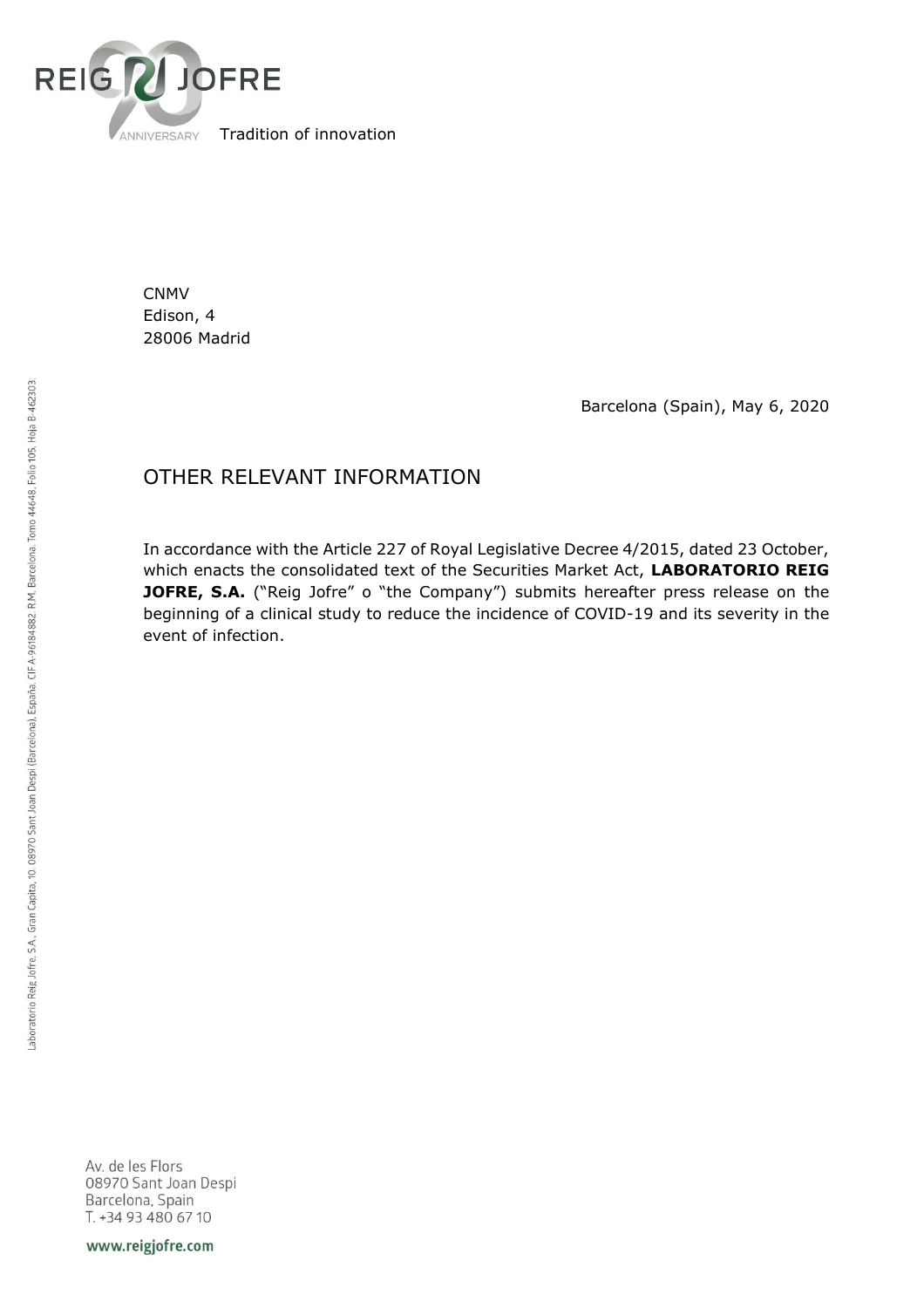

## Reig Jofre begins a clinical study to reduce the incidence of COVID-19 and its severity in the event of infection

- Reig Jofre is the force behind a clinical study to evaluate the efficacy of the *Manremyc®* food supplement for those health professionals who are most exposed to the risk of contracting COVID19
- Reig Jofre expects to obtain the results in October 2020. In the event of *Manremyc®* proving effective against COVID19, it could be supplied for general use very easily
- The study will be carried out in coordination with the Germans Trias i Pujol Research Institute (IGTP) together with the Institute for Research in Primary Care Jordi Gol

**Barcelona (Spain), May 6, 2020**, Reig Jofre, a pharmaceutical company listed on the Spanish continuous market, is to begin a double-blind clinical study among a group of 300 health professionals with a high risk of contracting COVID-19. The participants will be administered *Manremyc®*, an oral food supplement based on heatinactivated *Mycobacterium s. manresensis* bacilli, in order to assess its efficacy in reducing the incidence of SARS-CoV-2 infection and, in the event of infection, to demonstrate its capacity to reduce the severity of the infection.

*Manremyc<sup>®</sup>* is the result of the research and development work carried out over more than 10 years by the Experimental Tuberculosis Unit of the Germans Trias i Pujol Research Institute (IGTP). Countries in which mass vaccination is employed against TB have been found to have a lower incidence of COVID-19, due to the corresponding stimulation of innate immunity. This property is also induced by *Manremyc®*, in addition to an anti-inflammatory response in the lungs. The progression of a *Mycobacterium tuberculosis* infection to tuberculosis (TB) is due to an excessive inflammatory response. The administration of *Manremyc®* generates a balanced immune response which enables such inflammation in lung lesions to be avoided.

Av. de les Flors 08970 Sant Joan Despi Barcelona, Spain T. +34 93 480 67 10